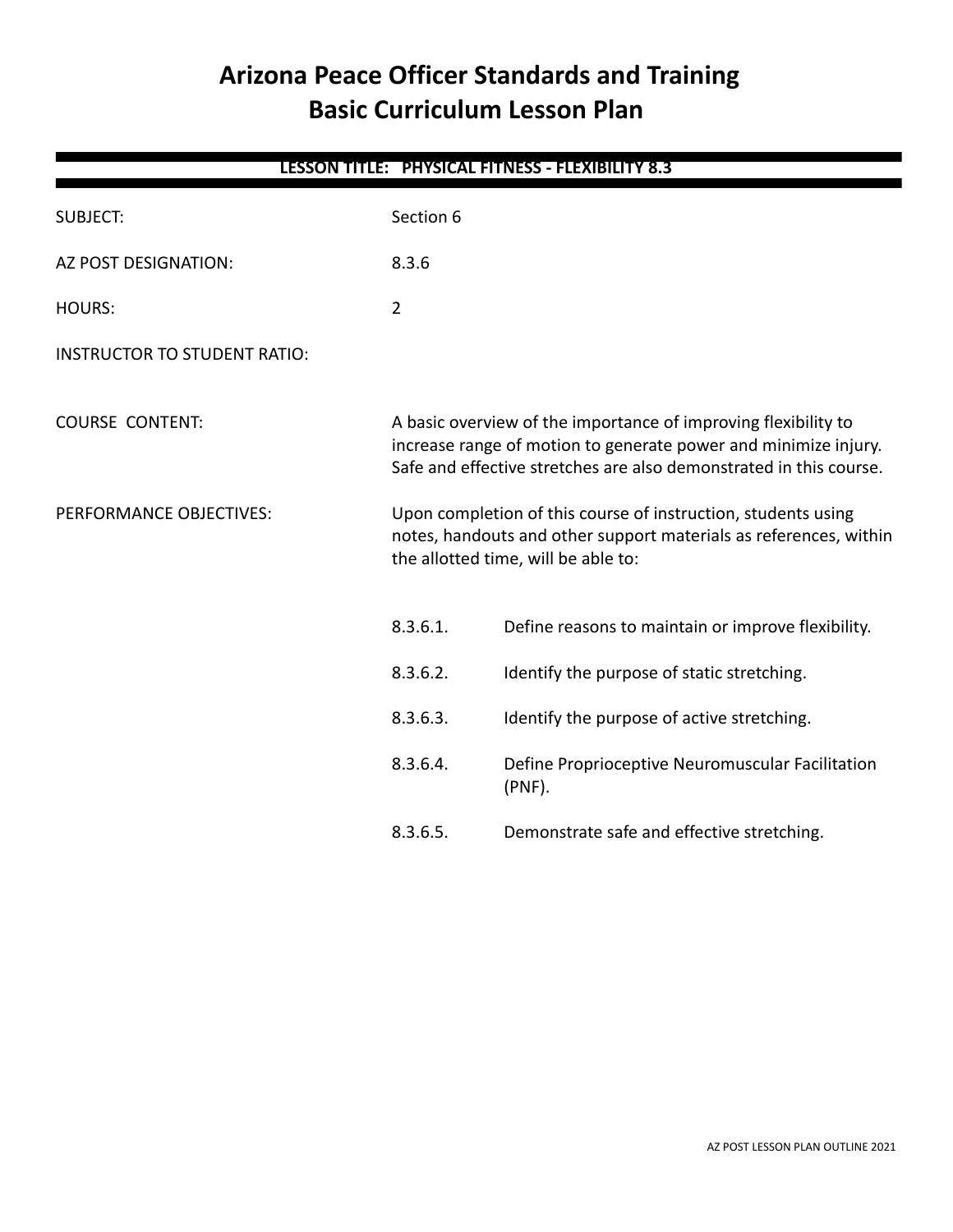| DATE FIRST PREPARED:                                                                                                                                               | September 2004                                                                                                                                                                        |                                                               |  |
|--------------------------------------------------------------------------------------------------------------------------------------------------------------------|---------------------------------------------------------------------------------------------------------------------------------------------------------------------------------------|---------------------------------------------------------------|--|
| PREPARED BY:                                                                                                                                                       | Lt. Angela Kwan, Phoenix P.D.                                                                                                                                                         |                                                               |  |
| <b>REVIEWED - REVISED:</b><br>REVIEWED - REVISED:<br><b>REVIEWED - REVISED:</b><br><b>REVIEWED - REVISED:</b><br><b>REVIEWED - REVISED:</b><br>REVIEWED - REVISED: | AZPOST (DocX)                                                                                                                                                                         | DATE: March 2022<br>DATE:<br>DATE:<br>DATE:<br>DATE:<br>DATE: |  |
| AZ POST - APPROVAL:<br>AZ POST - APPROVAL:                                                                                                                         | <b>Richard Watling</b><br>Lorl Wait                                                                                                                                                   | DATE: October 2004<br>DATE: March 2022                        |  |
| LIST ANY PREREQUISITES:                                                                                                                                            |                                                                                                                                                                                       |                                                               |  |
| <b>LEAD INSTRUCTOR:</b>                                                                                                                                            |                                                                                                                                                                                       |                                                               |  |
| BACK-UP INSTRUCTOR(S):                                                                                                                                             |                                                                                                                                                                                       |                                                               |  |
| <b>INSTRUCTOR REFERENCES:</b>                                                                                                                                      | Physical Fitness Specialist Course Manual compiled by the Cooper<br>Institute of Aerobic Research, Dallas, Texas. Revised 2004.                                                       |                                                               |  |
|                                                                                                                                                                    | Stretching Handbook by Bob Anderson, 2001.                                                                                                                                            |                                                               |  |
| <b>CLASS LEVEL:</b>                                                                                                                                                | Instructor                                                                                                                                                                            |                                                               |  |
| <b>TRAINING AIDS:</b>                                                                                                                                              | Computer-aided slides on PowerPoint software, handouts and<br>stretch strap or large towel (to demonstrate PNF stretch).                                                              |                                                               |  |
| <b>INSTRUCTIONAL STRATEGY:</b>                                                                                                                                     | Instructional objectives will be obtained through the use of<br>lecture, reading assignments, instructor demonstration and group<br>participation.                                    |                                                               |  |
| <b>SUCCESS CRITERIA:</b>                                                                                                                                           | Success in this functional area will be demonstrated through the<br>attainment of a 100% passing grade on a written objective<br>examination comprising short answer/essay questions. |                                                               |  |
| <b>COMPUTER FILE NAME:</b>                                                                                                                                         | Sec 6 Flexibility.                                                                                                                                                                    |                                                               |  |
| DATE RELEASED TO THE SHARE FILE:                                                                                                                                   | May 27, 2022                                                                                                                                                                          |                                                               |  |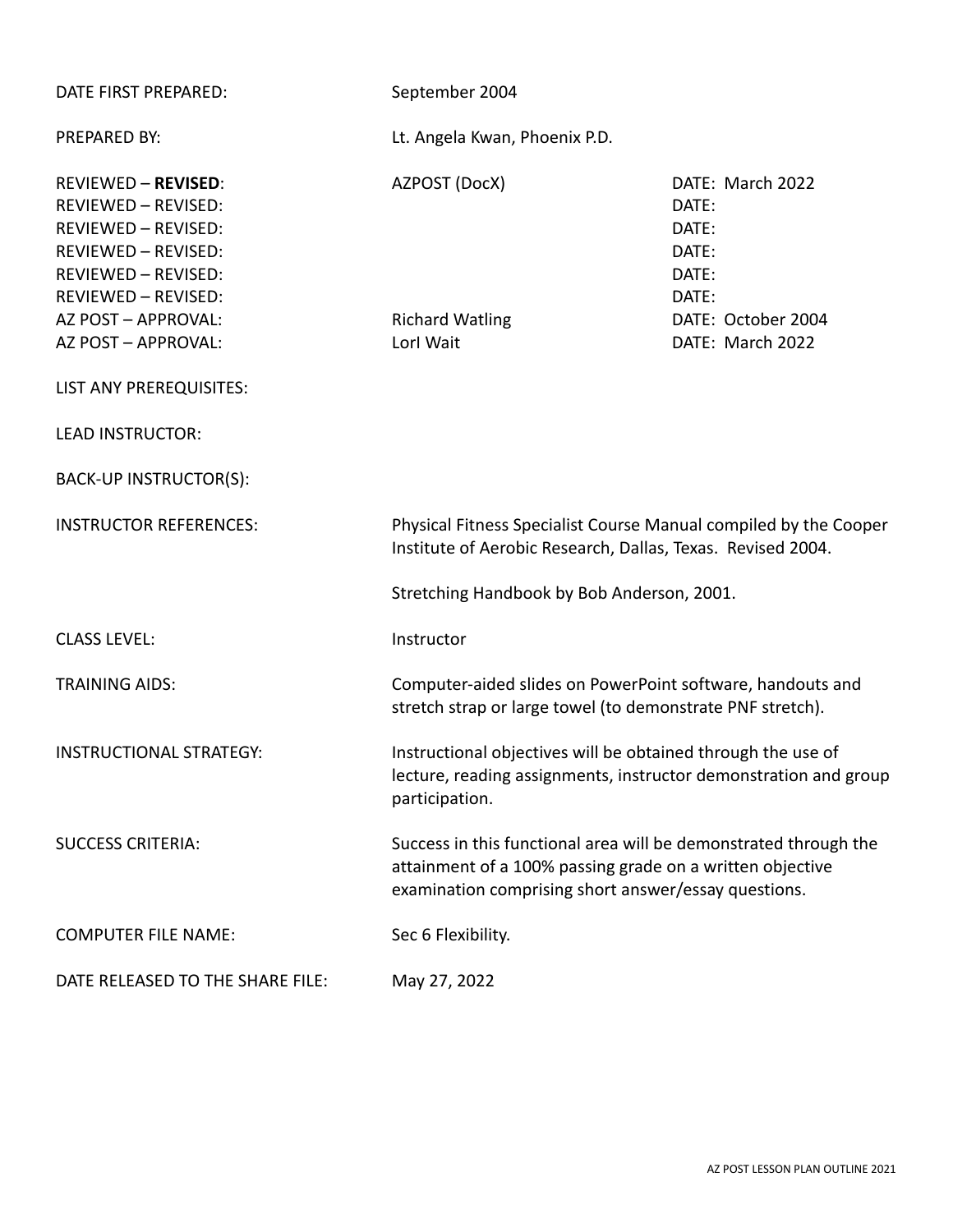## **I. INTRODUCTION**

- A. Instructor(s) (self) introduction.
- B. Preview of performance objectives.
- C. The group will participate in stretching led by the instructor.
- D. Students will take turns teaching a group-led stretching routine.

#### **II. STRETCHING METHOD**

- A. Passive static: Most common type of stretching. Static Stretch hand out.
	- 1. Low force
	- 2. Long duration.
	- 3. Causes little muscle soreness.
	- 4. Uses less tension and resistance.
	- 5. Increases range of motion (ROM).
	- 6. Slow, gradual through ROM; hold in a static position.
	- 7. Hold 10-30 seconds; repeat three (3) to four (4) times.
	- 8. Maintain normal breathing.
	- 9. Not be exhaustive or painful.
- B. Active static: (For example, warming up a golf swing.)
	- 1. Muscular forces used through ROM.
	- 2. Hold for 10-20 seconds; repeat three (3) to four (4) times.
	- 3. Use slow, controlled stretching with held positions.
- C. Proprioceptive Neuromuscular Facilitation (PNF).
	- 1. Stretch reflex:
		- a. A protective, involuntary nerve reaction that causes muscles to contract in response to the initial sudden increase in muscle length.
		- b. This basic function of the muscle spindle helps to maintain muscle tone and to protect the body from injury.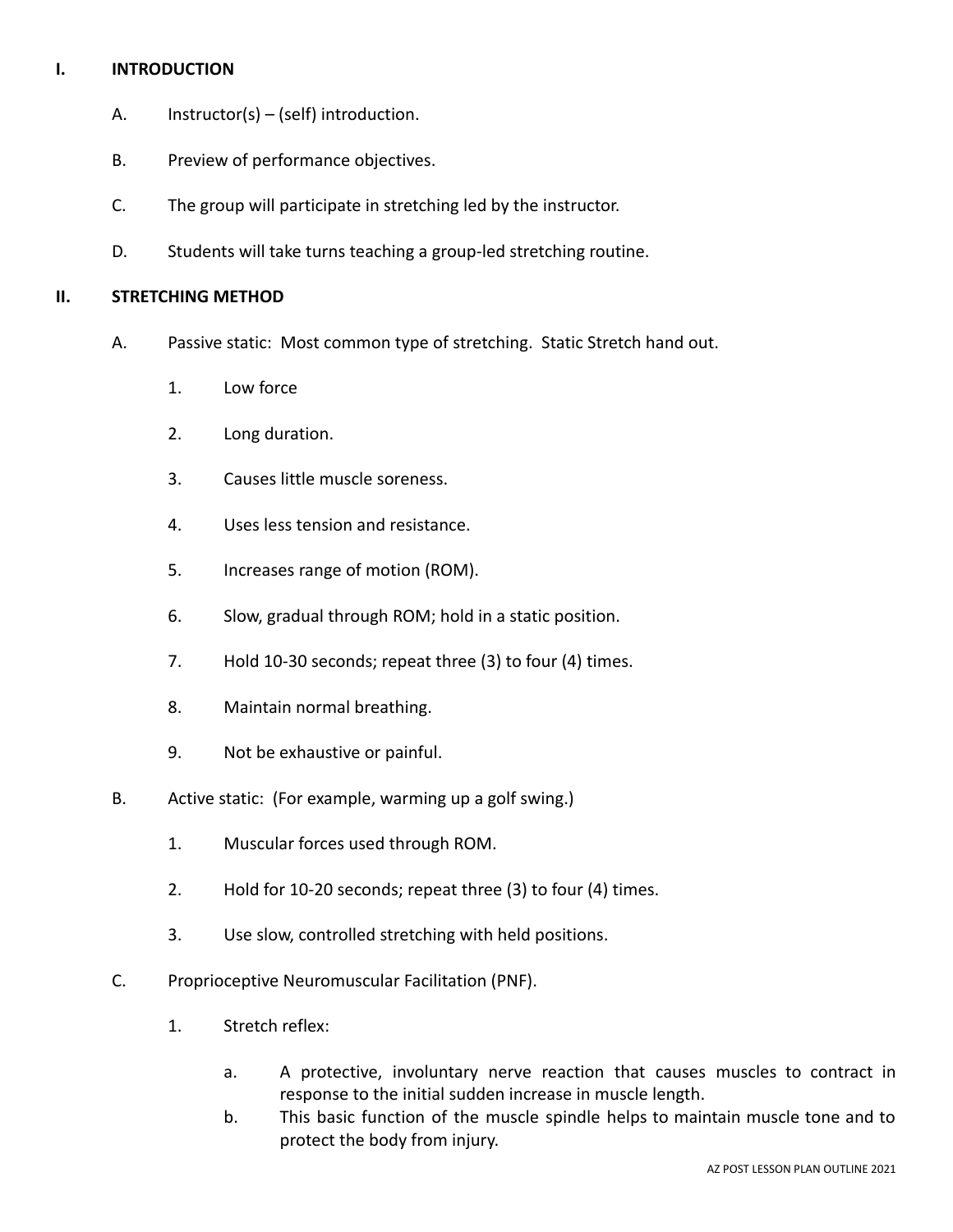- 2. A PNF stretch can train or "trick" the spindle to stretch beyond its normal length.
- 3. Three (3) types of PNF slow reversal hold, hold relax and contract relax. (PNF handout)
- 4. Alternating contraction and relaxation of the stretched muscle and antagonist muscle.
- 5. Use a partner or stretching band.
- 6. May cause more muscle soreness; use cautiously.
- D. Ballistic: (Not Recommended.)
	- 1. Bouncing, jerking and/or bobbing at a high force.
	- 2. May be used in ballistic sports such as karate.
	- 3. Greater risk of injury.

## **III. REASONS TO STRETCH**

- A. Increase muscle suppleness.
- B. Decrease muscle soreness.
- C. Increase blood circulation.
- D. Increased agility.
- E. Improved functional flexibility.
- F. Injury prevention.
- G. Injury rehabilitation.

#### **IV. WHEN TO STRETCH**

- A. Prior to exercise during the warm up.
- B. After exercise when the muscle is at its longest length.
- C. Early morning, everyday (do not stretch a cold muscle).
- D. A static or passive stretch can be done every day.
- E. A PNF stretch can be done every other day.